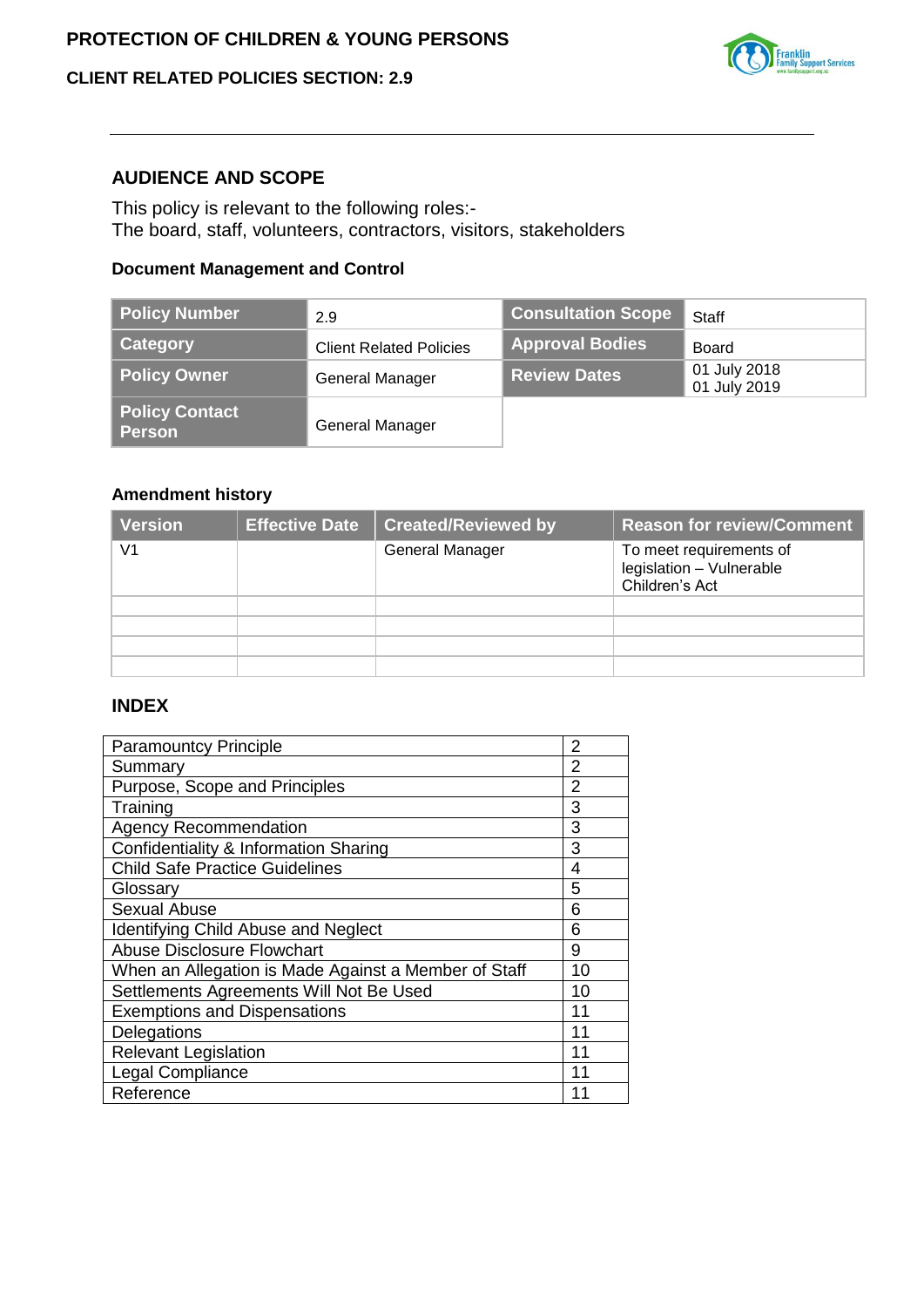# **PARAMOUNTCY PRINCIPLE**

Ensuring the wellbeing and safety of children, including prevention of child abuse or maltreatment, is a paramount goal of this organisation. This policy provides guidance to staff on how to identify and respond to concerns about the wellbeing of a child, including possible abuse or neglect.

## **SUMMARY**

The interests of the child will be the paramount consideration when any action is taken in response to suspected abuse or neglect. This organisation commits to support the statutory agencies (Oranga Tamariki and the New Zealand Police) to investigate abuse and will report suspected cases and concerns to these agencies as per the process in this policy.

Our Designated Person for Child Protection, the General Manager, will be responsible for the maintenance and annual review of this policy, in addition to carrying out the responsibilities outlined in this policy. Staff will not assume responsibility beyond the level of their experience and training. Our organisation commits to ensure staff have access to the training they need.

# **PURPOSE, SCOPE AND PRINCIPLES**

Our child protection policy supports our staff to respond appropriately to potential child protection concerns, including suspected abuse or neglect. It is our organisation's commitment to protect children from abuse and to recognise the important roles all of our staff have in protecting children.

This policy provides a broad framework and expectations to protect children, including (but not limited to) staff behaviours in response to actual or suspected child abuse and neglect. It applies to all staff, including volunteers and part-time or temporary roles and contractors. It is intended to protect all children that staff may encounter, including siblings, the children of adults accessing services and any other children encountered by staff as they provide their service.

In addition to guiding staff to make referrals of suspected child abuse and neglect to the statutory agencies – i.e., Oranga Tamariki and the Police – this policy will also help our staff to identify and respond to the needs of the many vulnerable children whose wellbeing is of concern.

We recognise that in many of these cases, the involvement of statutory agencies would be inappropriate and potentially harmful to families/whānau.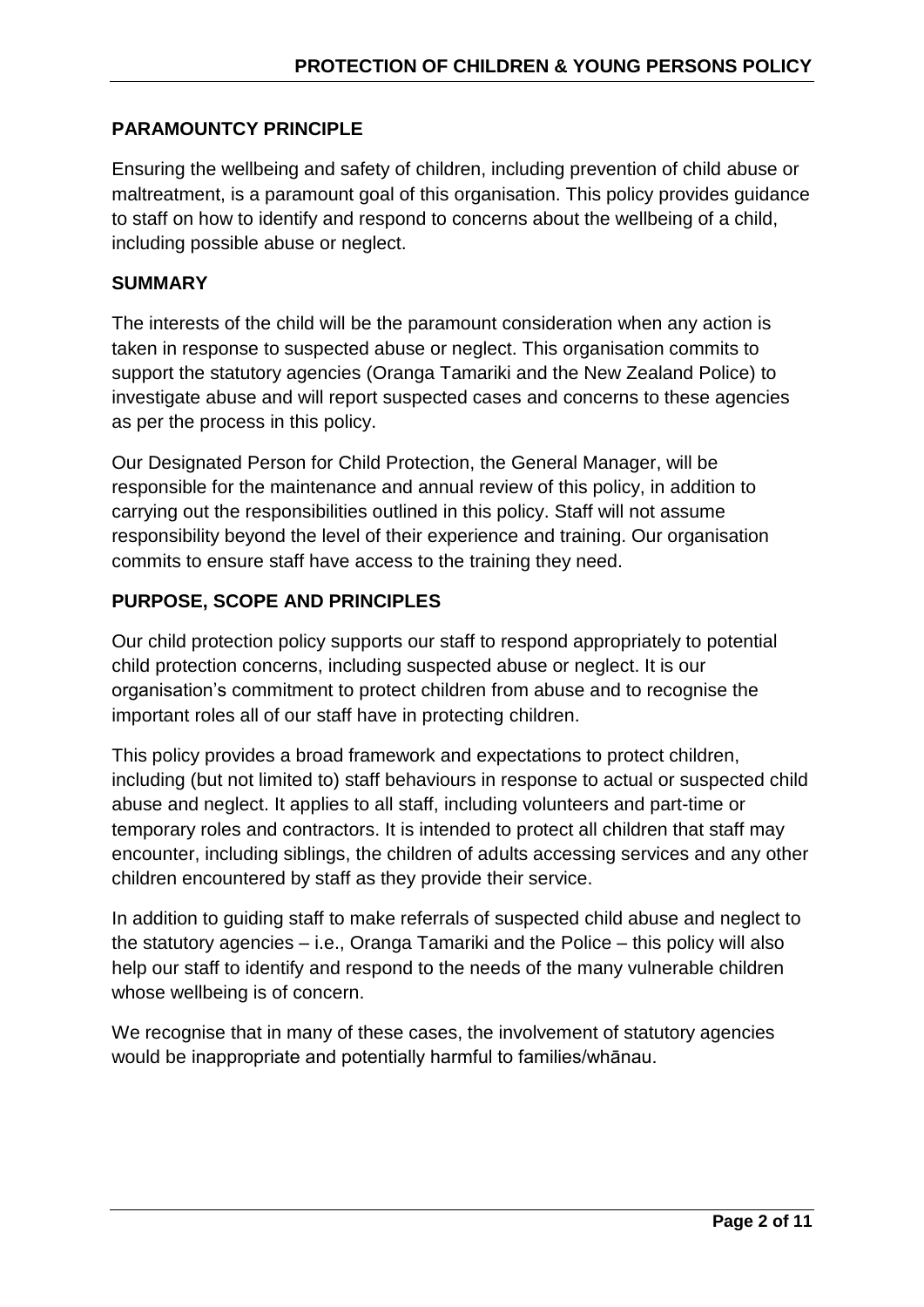Throughout New Zealand statutory and non-statutory agencies provide a network of mutually supportive services, and it is important for our organisation to work with these to respond to the needs of vulnerable children and families/whānau in a manner proportionate to the level of need and risk.

To ensure that this organisation demonstrates continual improvement in child protection practice, we will work to maintain a good working relationship with child protection agencies and support our staff to protect children from abuse by consulting with experts with specialist knowledge and providing the necessary training options.

We also commit to explore opportunities to work with other providers, including from other sectors, to develop a network of child protection practice in our community.

# **TRAINING**

We are committed to maintaining and increasing staff awareness of how to prevent, recognise and respond to abuse through appropriate training. As part of their induction, new staff is made aware of the policy on child protection.

## **AGENCY RECOMMENDATION**

This organisation will always act on the recommendations of statutory agencies, including Oranga Tamariki and the Police. We will only inform families/ whānau about suspected or actual abuse after we have discussed this with these agencies.

When we respond to suspected child abuse or any concerning behaviour we write down our observations, impressions and communications in a confidential register. This is kept separate from our other records and access will be strictly controlled.

Staff involved in cases of suspected child abuse are entitled to have support. We will maintain knowledge of such individuals, agencies and organisations in the community that provide support.

# **CONFIDENTIALITY AND INFORMATION SHARING**

We will seek advice from Oranga Tamariki and/or the Police before identifying information about an allegation which is shared with anyone, other than the service manager or designated person. Staff should be aware that:

• Under sections 15 and 16 of the Children, Young Persons, and Their Families Act 1989 any person who believes that a child has been or is likely to be, harmed physically, emotionally or sexually or ill-treated, abused, neglected or deprived may report the matter to Oranga Tamariki or the Police and provided the report is made in good faith, no civil, criminal or disciplinary proceedings may be brought against them.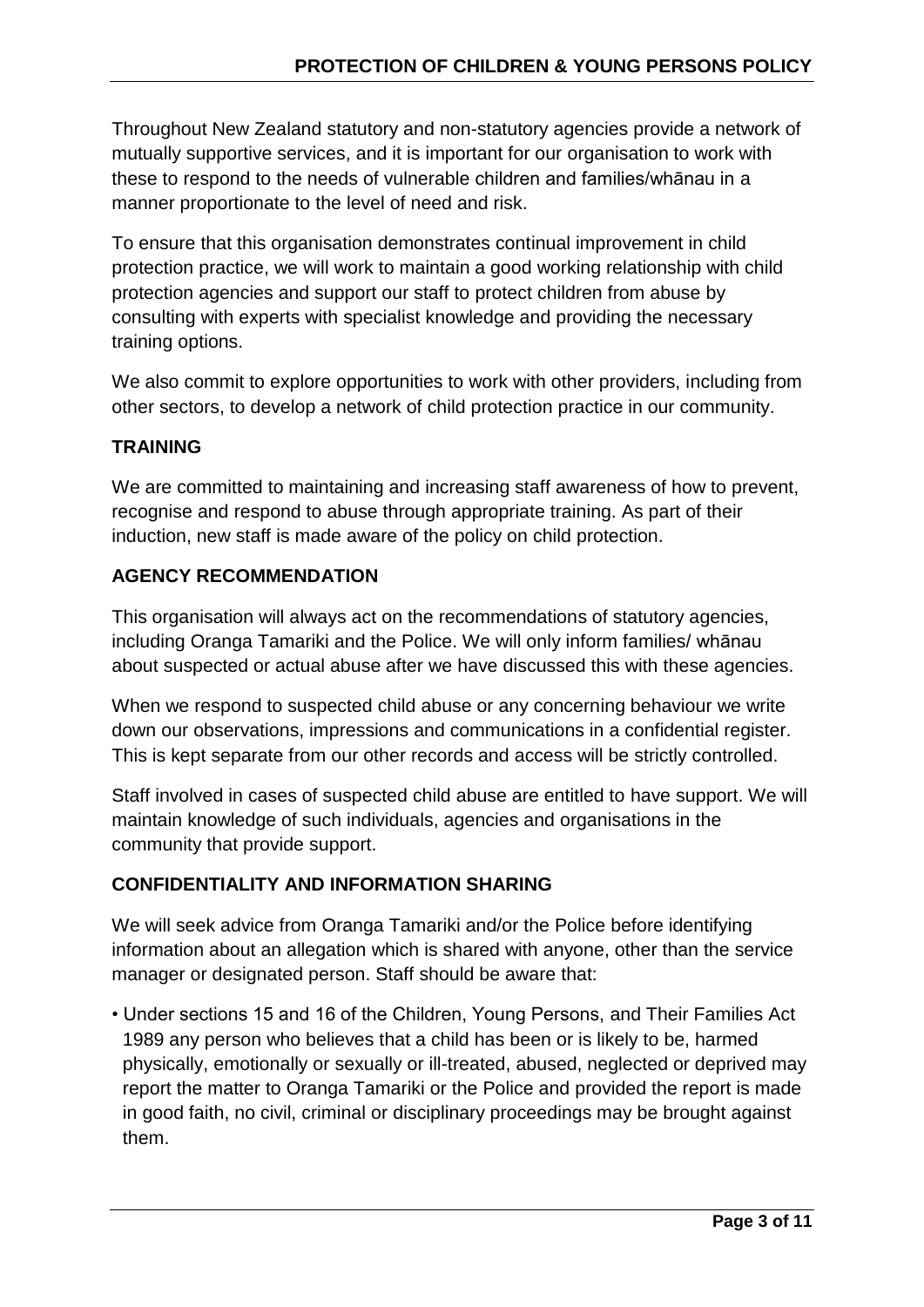- When collecting personal information about individuals, it is important to be aware of the requirements of the privacy principles – i.e., the need to collect the information directly from the individual concerned and when doing so to be transparent about: the purposes for collecting the information and how it will be used; who can see the information; where it is held; what is compulsory/voluntary information; and that people have a right to request access to and correction of their information.
- Staff may, however, disclose information under the Privacy Act/Health Information Privacy Code where there is good reason to do so – such as where there is a serious risk to individual health and safety (see privacy principle 11/Code rule 11). Disclosure about ill-treatment or neglect of a child/young person may also be made to Oranga Tamariki under sections 15 and 16 of the Children, Young Persons, and Their Families Act 1989.

# **CHILD SAFE PRACTICE GUIDELINES**

To avoid situations where staff may be alone with children, all staff should examine the opportunities or possible situations where staff may be alone with children. Wherever possible an open door policy for all spaces should be used (excludes toilets). Staff should be aware of where all children are at all times.

Visitors should be monitored at all times by staff and volunteers and outside instructors should be monitored by staff.

If activities require one to one physical contact parents and caregivers should be advised.

Where a child or young person requires assistance, e.g., if they are intellectually or physically disabled, if possible involve the parents/caregivers and outside agencies to assist. If this assistance is not available, ensure that the staff members are aware of the appropriate procedures when giving assistance.

Staff should avoid being alone when transporting a child or young person, unless an emergency requires it. Except in an emergency, children and young people are not to be taken from our organisation's premises, or from the programme we provide, without written parental consent.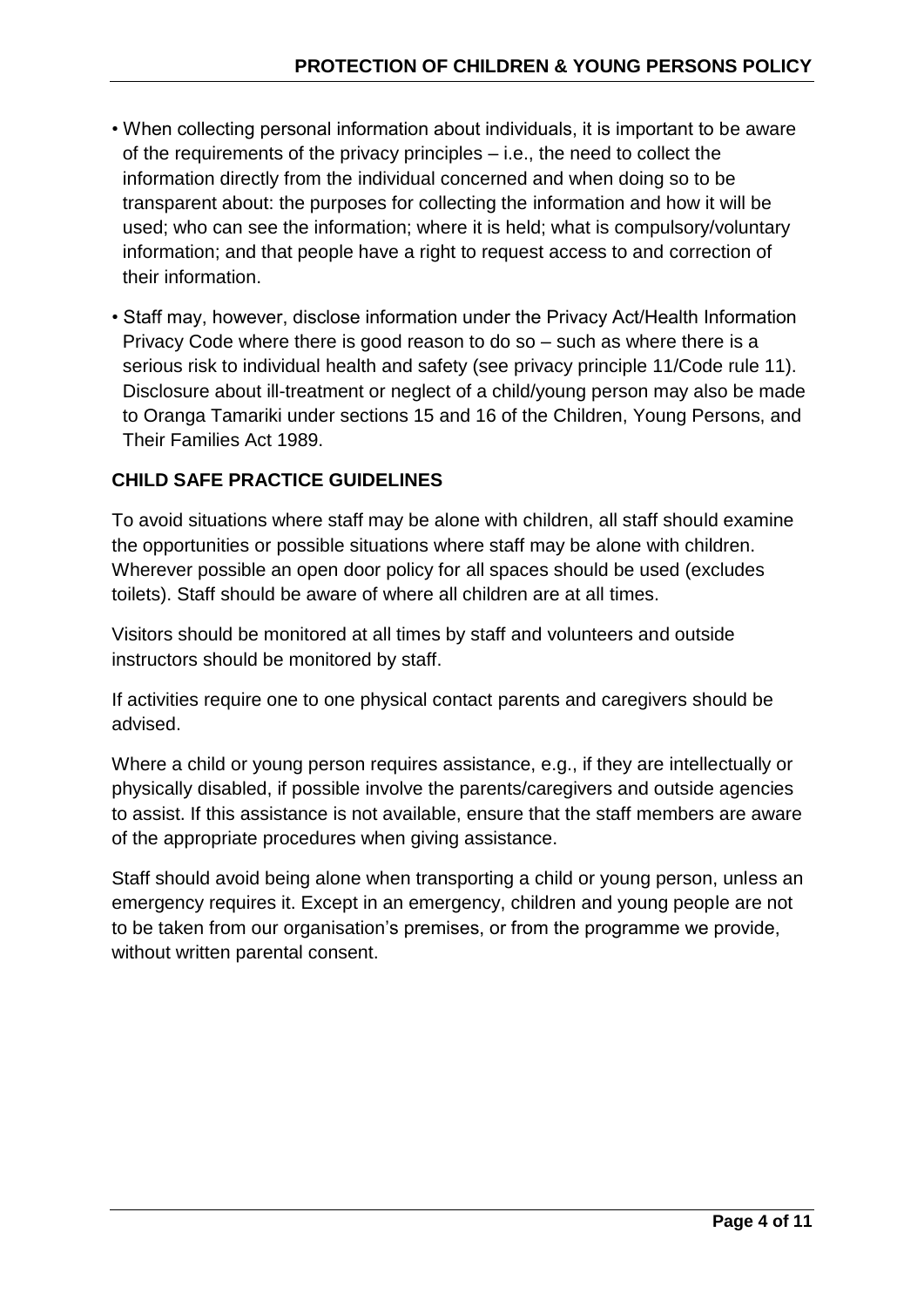#### **ADDITIONAL INFORMATION**

#### **Glossary**

| <b>Term</b>                               | <b>Definition</b>                                                                                                                                                                                                                                                            |
|-------------------------------------------|------------------------------------------------------------------------------------------------------------------------------------------------------------------------------------------------------------------------------------------------------------------------------|
| Child                                     | Any child or young person aged under 14 years and who is not<br>married or in a civil union.                                                                                                                                                                                 |
| <b>Young Person</b>                       | A boy or girl of or over the age of 14 years but under 17 years.                                                                                                                                                                                                             |
| Child protection                          | Activities carried out to ensure that children are safe in cases<br>where there is suspected abuse or neglect or are at risk of abuse<br>or neglect.                                                                                                                         |
| Designated person for child<br>protection | The manager/supervisor or designated person responsible for<br>providing advice and support to staff where they have a concern<br>about an individual child or who want advice about child protection<br>policy.                                                             |
| <b>Disclosure</b>                         | Information given to a staff member by a child, parent or caregiver<br>or a third party in relation to abuse or neglect.                                                                                                                                                     |
| Oranga Tamariki                           | The agency responsible for investigating and responding to<br>suspected abuse and neglect and for providing care and<br>protection to children found to be in need.                                                                                                          |
| <b>New Zealand Police</b>                 | The agency responsible for responding to situations where a child<br>is in immediate danger and for working with Child, Youth and<br>Family in child protection work and investigating cases of abuse or<br>neglect where an offence may have occurred.                      |
| Sexual abuse                              | Any acts that involve forcing or enticing a child to take part in<br>sexual activities, whether or not they are aware of what is<br>happening. (A more detailed explanation of abuse follows<br>Definitions section).                                                        |
| Physical abuse                            | Any acts that may result in physical harm of a child or young<br>person. It can be, but is not limited to: bruising, cutting, hitting,<br>beating, biting, burning, causing abrasions, strangulation,<br>suffocation, drowning, poisoning and fabricated or induced illness. |
| Vulnerable Children                       | Children who are at significant risk of harm to their wellbeing, now<br>and into the future, as a consequence of the environment in which<br>they are being raised, and in some cases, due to their own<br>complex needs.                                                    |
| <b>Environmental Factors</b>              | Factors that influence child vulnerability including not having their<br>basic emotional, physical, social, developmental and/or cultural<br>needs met at home or in their wider community.                                                                                  |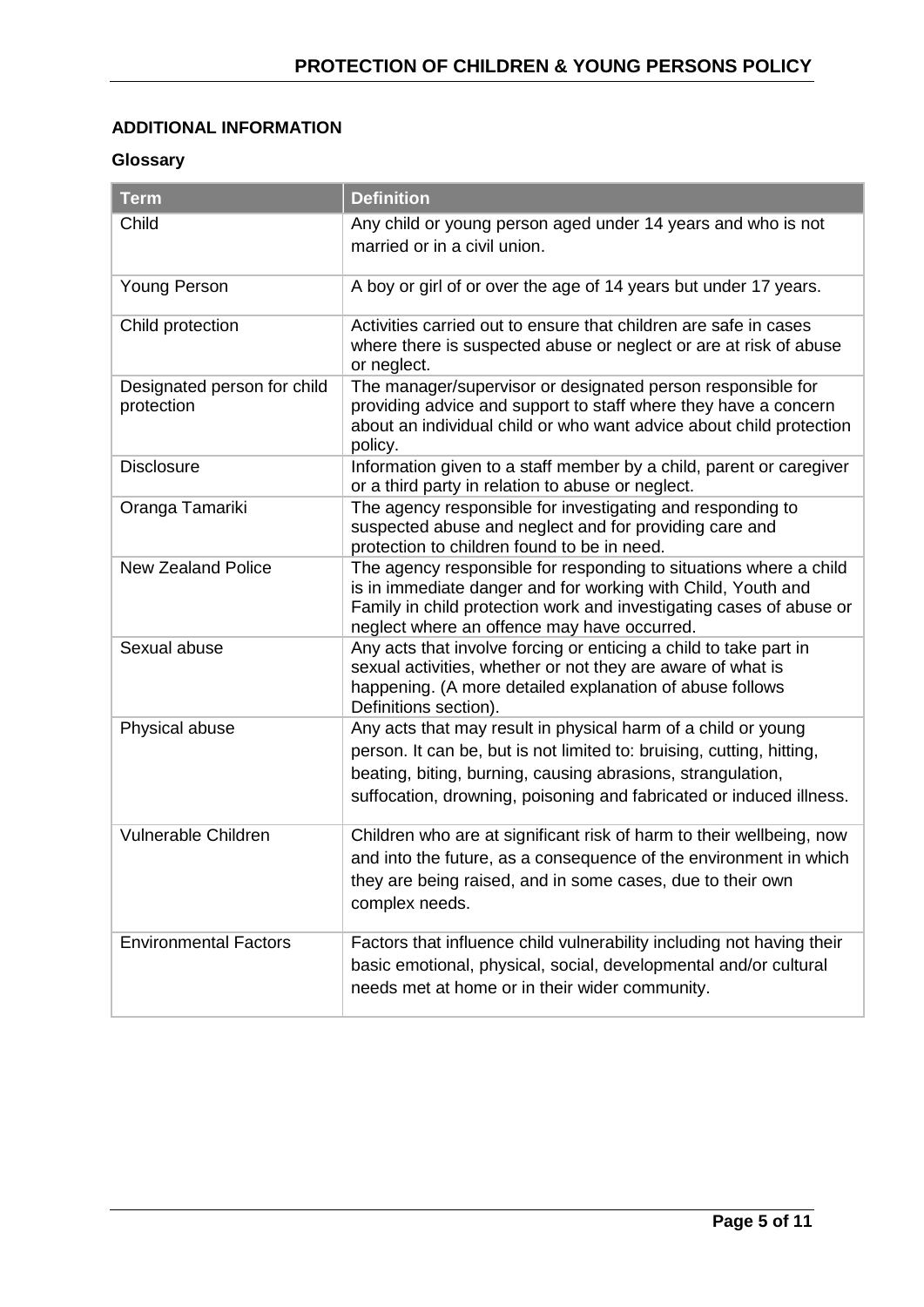## **Sexual abuse can be, but is not limited to**:

- Contact abuse: touching breasts, genital/anal fondling, masturbation, oral sex, penetrative or non-penetrative contact with the anus or genitals, encouraging the child to perform such acts on the perpetrator or another, involvement of the child in activities for the purposes of pornography or prostitution.
- Non-contact abuse: exhibitionism, voyeurism, exposure to pornographic or sexual imagery, inappropriate photography or depictions of sexual or suggestive behaviours or comments.
- Emotional abuse any act or omission that results in adverse or impaired psychological, social, intellectual and emotional functioning or development. This can include:

Patterns of isolation, degradation, constant criticism or negative comparison to others. Isolating, corrupting, exploiting or terrorising a child can also be emotional abuse.

Exposure to family/whānau or intimate partner violence.

• Neglect – neglect is the most common form of abuse and although the effects may not be as obvious as physical abuse, it is just as serious.

Neglect can be:

- o Physical (not providing the necessities of life like a warm place, food and clothing).
- o Emotional (not providing comfort, attention and love).
- o Neglectful supervision (leaving children without someone safe looking after them).
- o Medical neglect (not taking care of health needs).

Educational neglect (allowing chronic truancy, failure to enrol in education or inattention to education needs).

## **INDENTIFYING CHILD ABUSE AND NEGLECT**

Our approach to identifying abuse or neglect is guided by the following principles:

• We understand that every situation is different and it's important to consider all available information about the child and their environment before reaching conclusions. For example, behavioural concerns may be the result of life events, such as divorce, accidental injury, the arrival of a new sibling etc.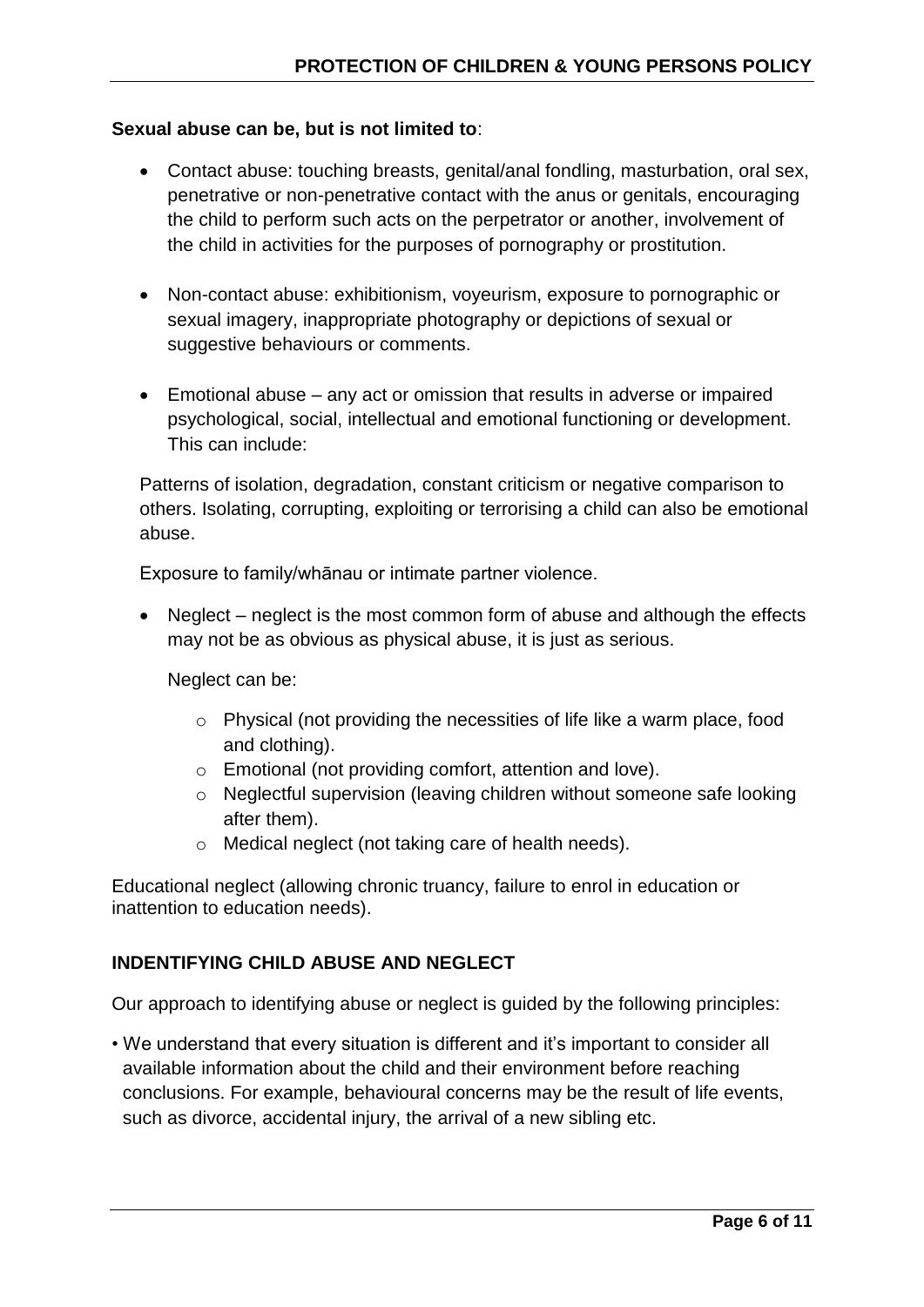- We understand when we are concerned a child is showing signs of potential abuse or neglect we should talk to someone, either a colleague, manager/supervisor or the Designated Person for Child Protection – we shouldn't act alone.
- While there are different definitions of abuse, the important thing is for us to consider overall wellbeing and the risk of harm to the child. It is not so important to be able to categorise the type of abuse or neglect.
- It is normal for us to feel uncertain, however, the important thing is that we should be able to recognise when something is wrong, especially if we notice a pattern forming or several signs that make us concerned.
- Exposure to intimate partner violence (IPV) is a form of child abuse. There is a high rate of co-occurrence between IPV and the physical abuse of children.

We recognise the signs of potential abuse:

**Physical signs** (e.g., unexplained injuries, burns, fractures, unusual or excessive itching, genital injuries, and sexually transmitted diseases).

**Developmental delays** (e.g. Small for their age, cognitive delays, falling behind in school, poor speech and social skills).

**Emotional abuse/neglect** (e.g. Sleep problems, low self-esteem, obsessive behaviour, inability to cope in social situations, sadness/loneliness and evidence of self-harm).

**Behavioural concerns** (e.g., age in appropriate sexual interest or play, fear of a certain person or place, eating disorders/substance abuse, disengagement/ neediness, aggression).

**Disclosure** The child talking about things that indicate abuse.

We are aware of the signs of potential neglect:

- **Physical signs** (e.g., looking rough and uncared for, dirty, without appropriate clothing, underweight).
- **Developmental delays** (e.g., small for their age, cognitive delays, falling behind in school, poor speech and social skills).
- **Emotional abuse/neglect** (e.g., sleep problems, low self-esteem, obsessive behaviour, inability to cope in social situations, sadness/loneliness and evidence of self-harm).
- **Behavioural concerns** (e.g., disengagement/ neediness, eating disorders/ substance abuse, aggression).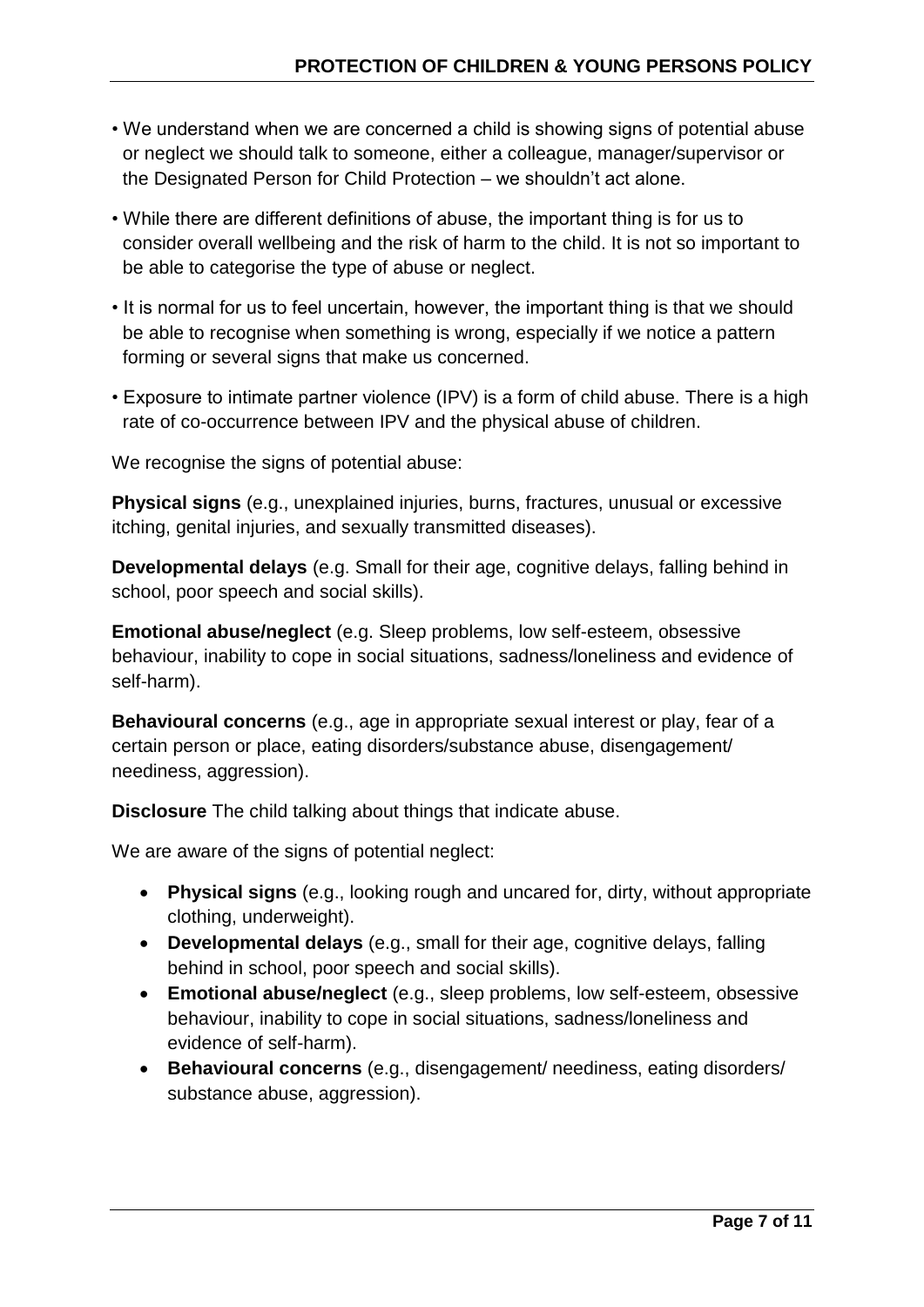- **Neglectful supervision** (e.g., out and about unsupervised, left alone, no safe home to return to).
- **Medical neglect** (e.g., persistent nappy rash or skin disorders)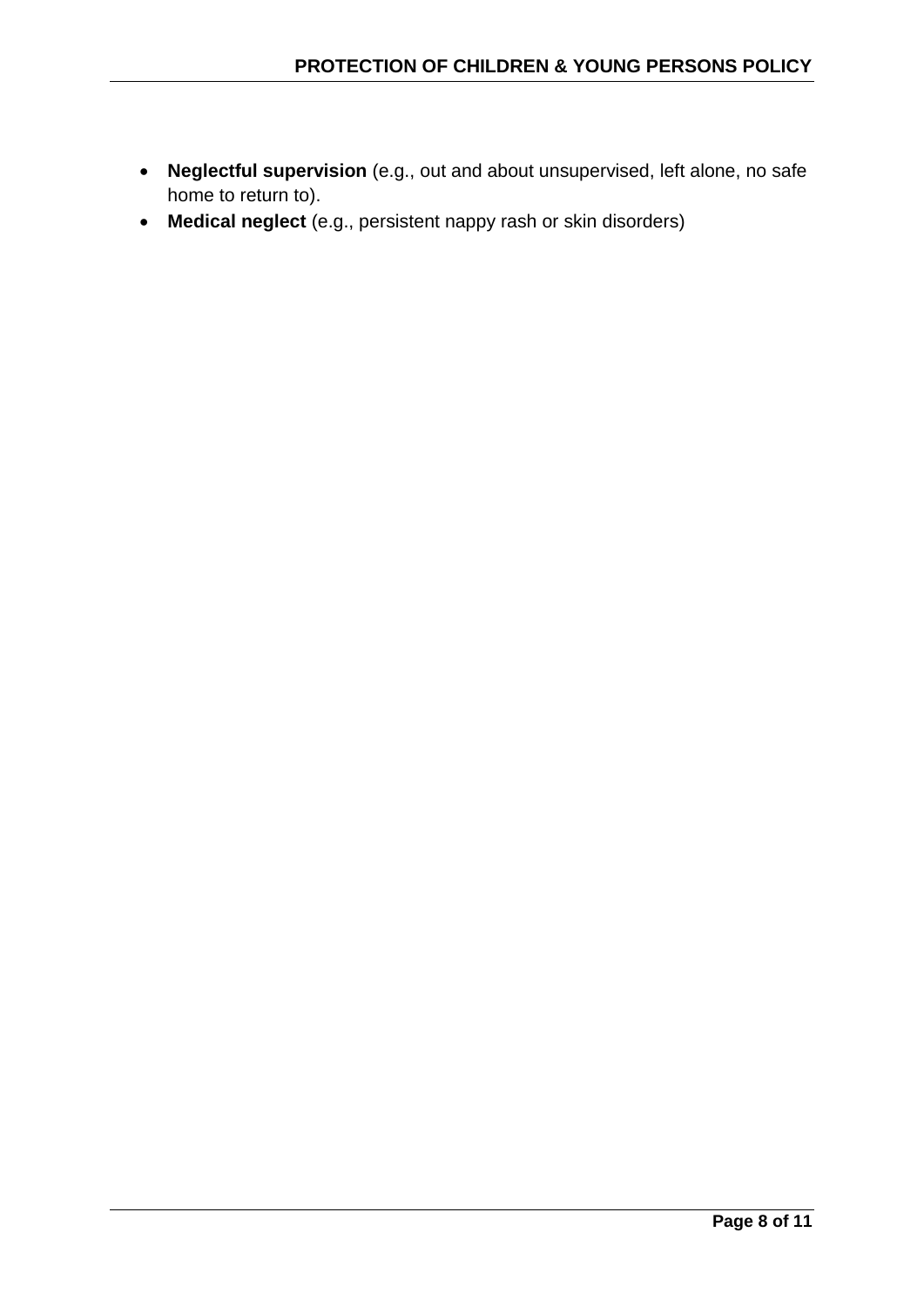## **ABUSE DISCLOSURE FLOW CHART**

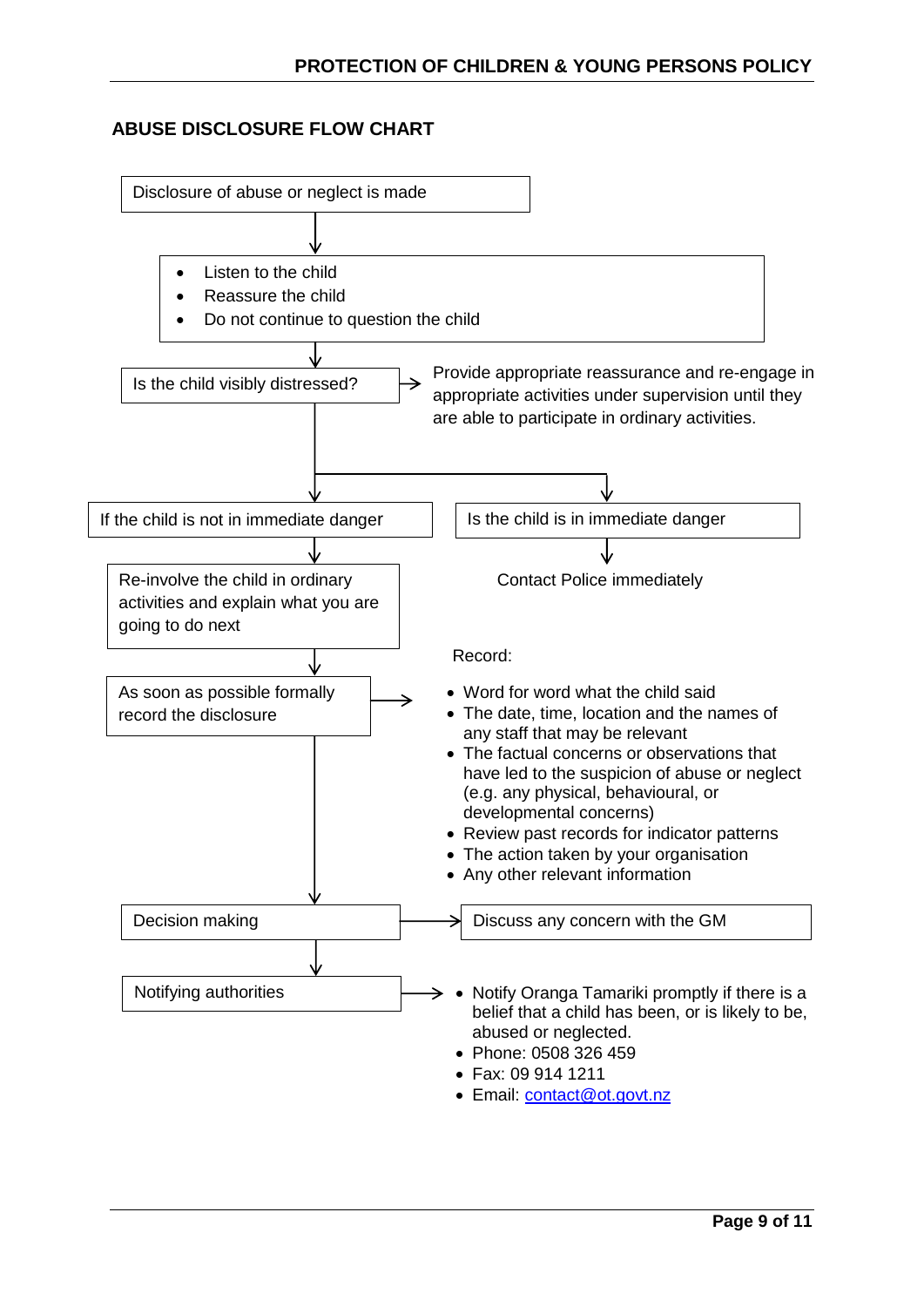# **WHEN AN ALLEGATION IS MADE AGAINST A MEMBER OF STAFF OR VOLUNTEER**

All matters involving allegations against staff need to be escalated to the GM.

To ensure the child is kept safe, the GM may take steps to remove the staff member against whom an allegation has been made from the environment, subject to the requirements of the applicable individual or collective employment agreement and relevant employment law.

| Disclosure / allegation of child abuse by a staff member                                                                                                                                                                                                                        |
|---------------------------------------------------------------------------------------------------------------------------------------------------------------------------------------------------------------------------------------------------------------------------------|
|                                                                                                                                                                                                                                                                                 |
| As per disclosure process up to 'Decision making'                                                                                                                                                                                                                               |
|                                                                                                                                                                                                                                                                                 |
| GM to be notified                                                                                                                                                                                                                                                               |
|                                                                                                                                                                                                                                                                                 |
| GM to consult with Oranga Tamariki or the Police<br>GM to refer to the relevant employment Agreement                                                                                                                                                                            |
|                                                                                                                                                                                                                                                                                 |
| Oranga Tamariki or GM to advise the employee and seek a<br>response (depending on outcomes of discussions with statutory<br>agencies)                                                                                                                                           |
|                                                                                                                                                                                                                                                                                 |
| Employee will be advised of their right to seek support / advice from<br>appropriate representatives.<br>• GM to contemplate removal of employee from the environment subject to<br>the employment agreement<br>GM to maintain close liaison with Oranga Tamariki or the Police |

## **SETTLEMENT AGREEMENTS WILL NOT BE USED**

We commit not to use 'settlement agreements' where these are contrary to the culture of child protection. Some settlement agreements allow a member of staff to agree to resign provided that no disciplinary action is taken, and a future reference is agreed.